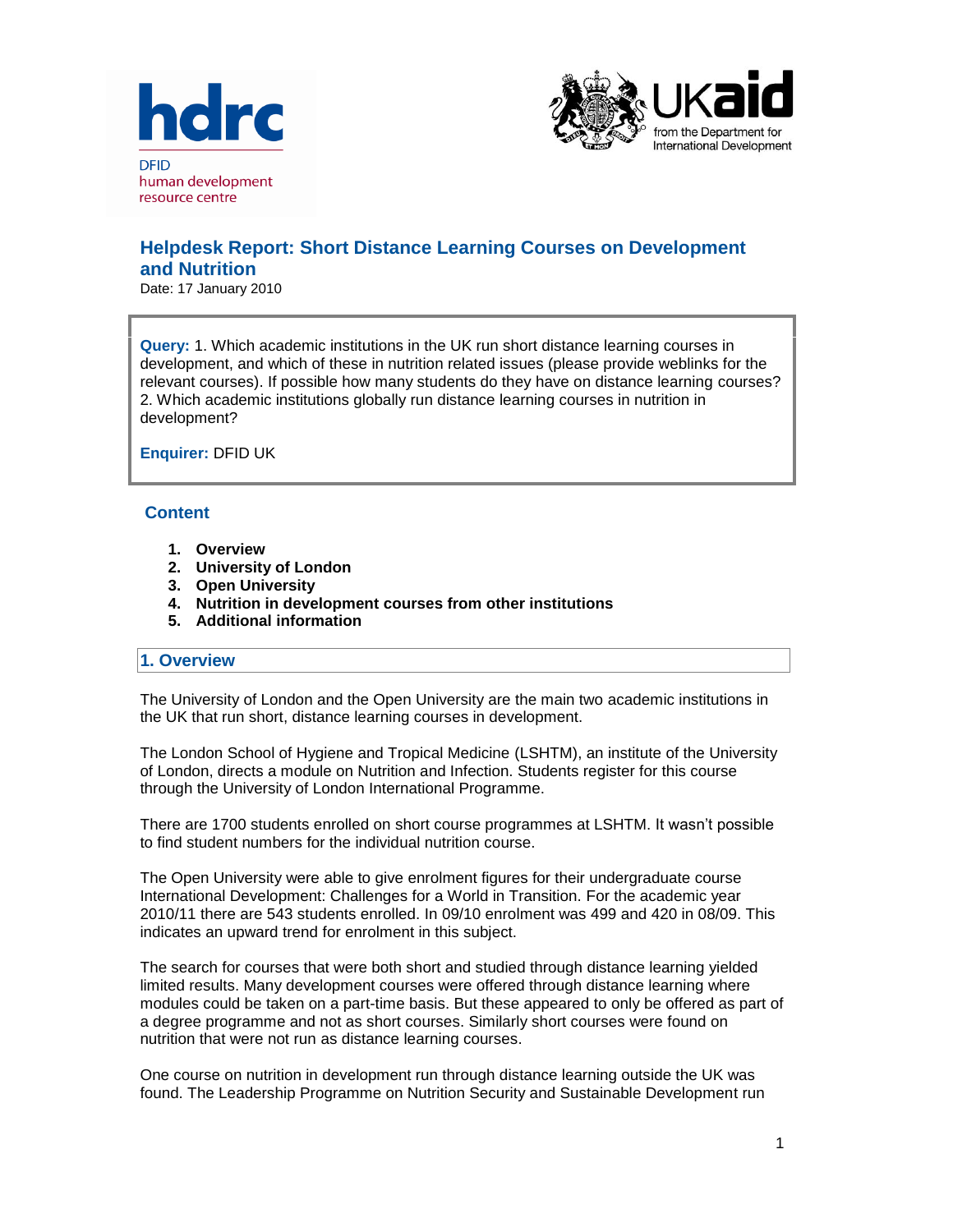by the Indira Gandhi National Open University (IGNOU), India. The course material is India focussed.

# **2. University of London**

## **University of London, International Programmes**

<http://www.londoninternational.ac.uk/>

Through the University of London International Programmes, the University of London has made accessible its degree programmes to students all over the world. It has almost 50,000 students in every corner of the globe studying on more than 100 different programmes.

Students who want to undertake distance learning courses register through the international programme. Individual programmes are then conducted under the academic direction of the colleges and institutes of the University of London.

Institutes that direct development courses include:

- The London School of Hygiene and Tropical Medicine (LSHTM)
- The School of African and Asian Studies (SOAS)
- The London School of Economics and Political Science (LSE)

Some of these courses are outlined in the rest of this section.

**Nutrition and Infection, London School of Hygiene and Tropical Medicine (LSHTM)** [http://www.dl4d.ac.uk/course/nutrition-and-infection\\_28.html](http://www.dl4d.ac.uk/course/nutrition-and-infection_28.html) or [http://www.londoninternational.ac.uk/prospective\\_students/postgraduate/lshtm/id/syllabus.sht](http://www.londoninternational.ac.uk/prospective_students/postgraduate/lshtm/id/syllabus.shtml#id202) [ml#id202](http://www.londoninternational.ac.uk/prospective_students/postgraduate/lshtm/id/syllabus.shtml#id202)

This MSc programme module addresses the relationship between nutritional status and susceptibility to infection, together with consideration of the impacts of infection on nutritional status. You will be helped to critically examine the evidence for the many popular beliefs surrounding these subjects.

Details:

- Assessment 70% exam and 30% written assignments.  $\bullet$
- Study of 100 hours over 35 weeks.  $\bullet$

Other short course modules available at LSHTM are in the areas of Clinical trials, Epidemiology, Infectious diseases and Public health. Details and can be found at this link [http://www.lshtm.ac.uk/prospectus/short/shortcourseunits\\_distance.html](http://www.lshtm.ac.uk/prospectus/short/shortcourseunits_distance.html).

There are around 1700 students enrolled on the MSc short courses. It was not possible to find out numbers specifically for the Nutrition and Infection course.

# **Centre for Development, Environment and Policy (CeDEP); School of African and Asian Studies (SOAS), University of London**

<http://www.soas.ac.uk/cedep/shortcourse/>

The Short Course Scheme enables you to study one or more individual modules outside the structure of a formal CeDEP degree programme.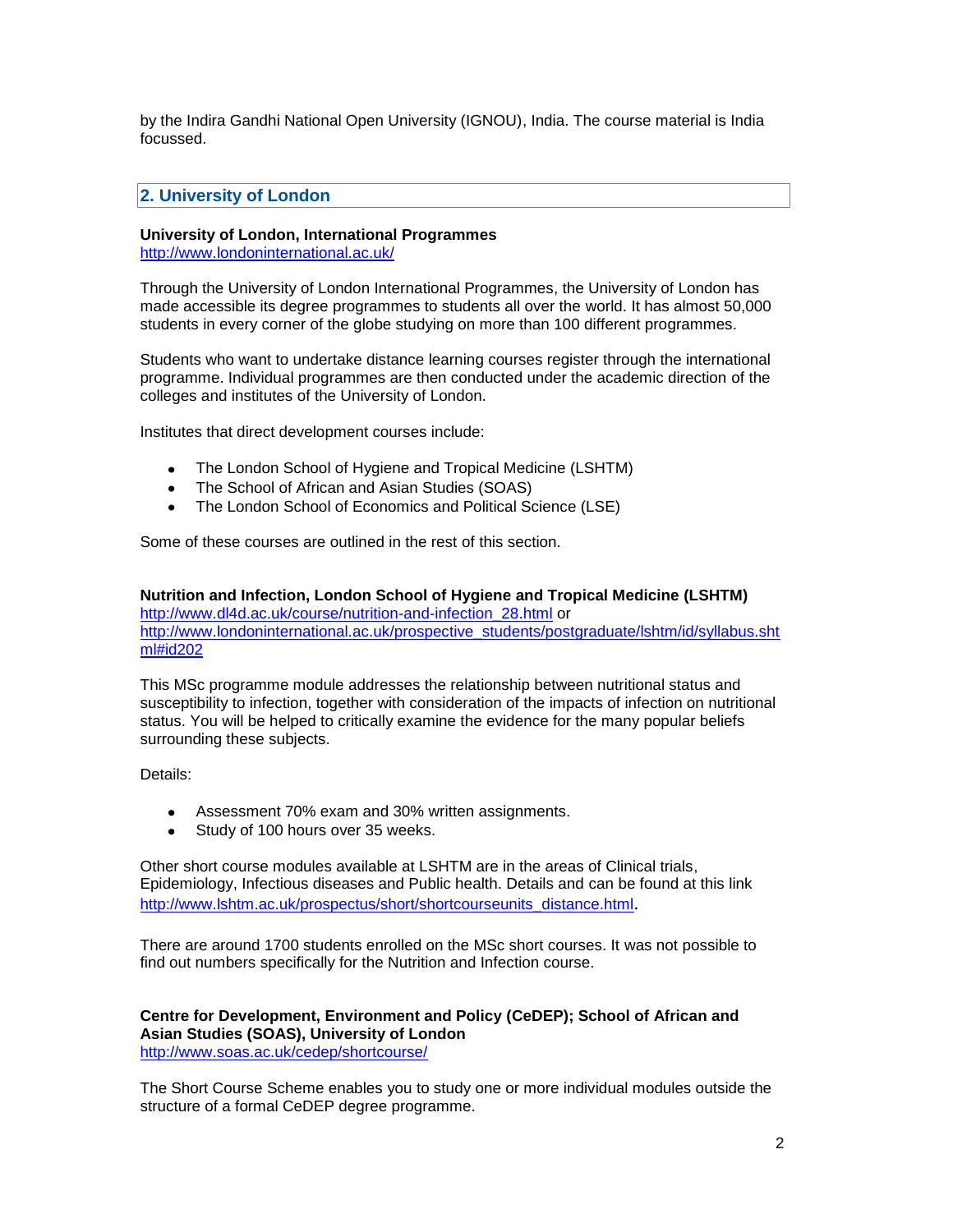Modules include:

- Economics and institutions for development
- Understanding poverty
- Climate change and development
- Gender and social development

## **Short Courses in Economics, Management, Finance and the Social Sciences; University of London, International Programmes**

[http://www.londoninternational.ac.uk/prospective\\_students/shortcourses/lse/index.shtml](http://www.londoninternational.ac.uk/prospective_students/shortcourses/lse/index.shtml)

Economics, Management, Finance and the Social Sciences (EMFSS) is a set of degrees and diplomas awarded by the University of London through the University of London International Programmes, with academic direction provided by The London School of Economics and Political Science (LSE). More than 90 courses available on EMFSS programmes are available as short courses.

**3. Open University**

#### **Open University**

<http://www.open.ac.uk/>

Course programmes include:

#### Global Development Management

[http://www3.open.ac.uk/study/undergraduate/environment-development-and-international](http://www3.open.ac.uk/study/undergraduate/environment-development-and-international-studies/global-development-management/index.htm)[studies/global-development-management/index.htm](http://www3.open.ac.uk/study/undergraduate/environment-development-and-international-studies/global-development-management/index.htm)

#### International Studies

[http://www3.open.ac.uk/study/undergraduate/environment-development-and-international](http://www3.open.ac.uk/study/undergraduate/environment-development-and-international-studies/international-studies/index.htm)[studies/international-studies/index.htm](http://www3.open.ac.uk/study/undergraduate/environment-development-and-international-studies/international-studies/index.htm)

A list of all the courses available in Environment, Development and International Studies: [http://www3.open.ac.uk/study/undergraduate/environment-development-and-international](http://www3.open.ac.uk/study/undergraduate/environment-development-and-international-studies/courses/index.htm)[studies/courses/index.htm](http://www3.open.ac.uk/study/undergraduate/environment-development-and-international-studies/courses/index.htm)

Enrolment figures for the short course International Development: Challenges for a World in Transition are as follows:

- 543 for the academic year 2010/11
- 499 in 09/10  $\bullet$
- $-420$  is 09/09

**4. Nutrition in development courses from other institutions**

**Leadership Programme on Nutrition Security and Sustainable Development** <http://www.ignouonline.ac.in/save/NSSD.htm>

A collaborative programme of The Coalition for Sustainable Nutrition Security and Chair for Sustainable Development, Indira Gandhi National Open University (IGNOU)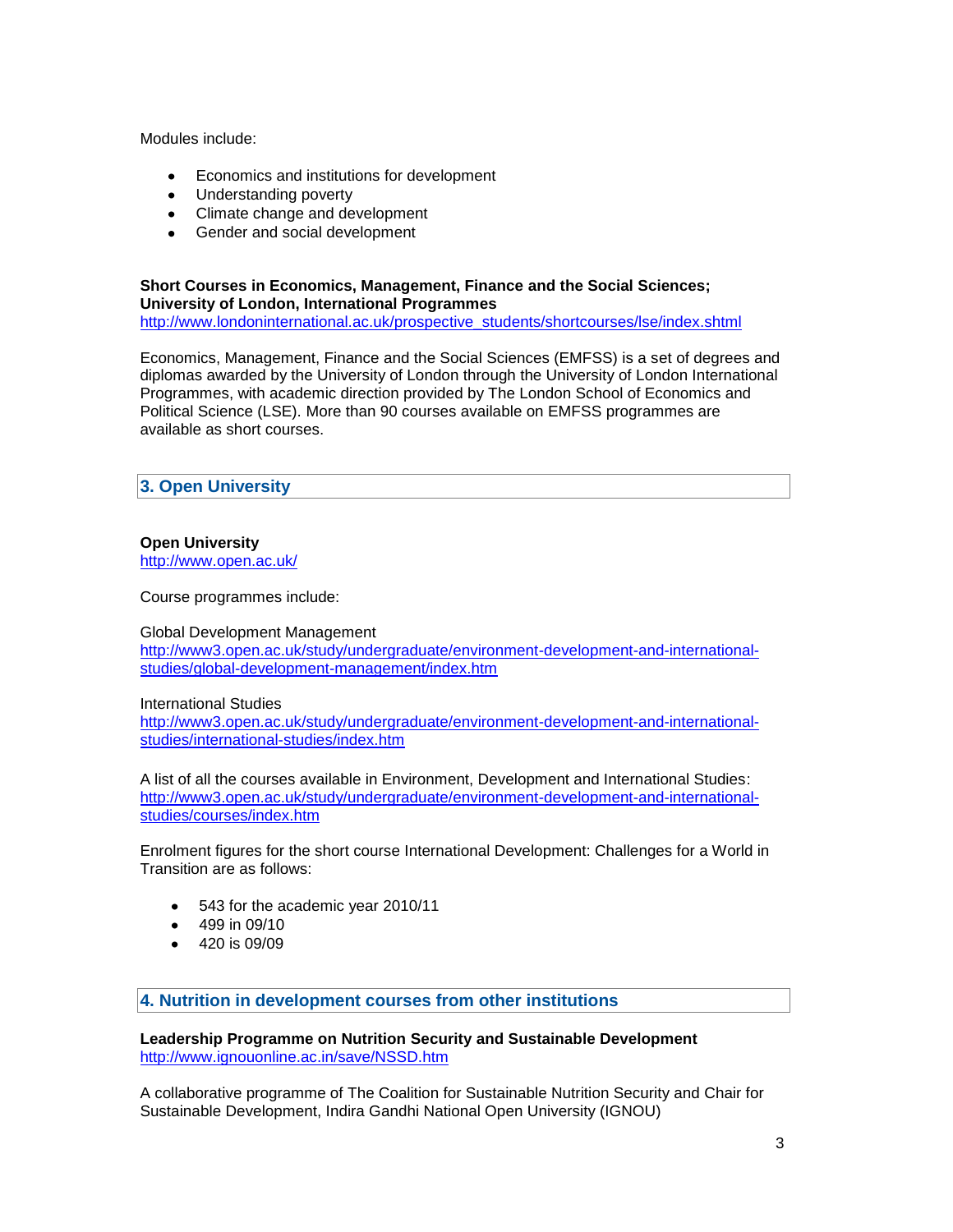The programme on Nutrition Security and Sustainable Development under the aegis of IGNOU undertakes to review the current situation in India, the complex causes of poor nutrition, and evidence of what works to improve nutrition. Its objectives are to sensitise and guide policy and programme leaders to rely more on evidence based programming for achieving nutrition security and sustainable development.

The Leadership Course on Nutrition Security and Sustainable Development programme will be available online on SAVE (Sustainable Action and Virtual Education) platform. It is a complete virtual learning environment suite covering all activities from registration to certification. The programme can be completed in a period of minimum of one month and maximum of six months.

#### **People's Open Access Education Initiative: Peoples uni**

<http://www.peoples-uni.org/book/courses-offered>

One of the overall objectives of the peoples-uni is to provide capacity building in Public Health for those working in low- to middle-income countries who would otherwise not be able to access such education, via Internet based e-learning. The use of Open Educational Resources freely available on the Internet, and volunteers to staff the Initiative, allows this to be offered at very low cost. The Initiative is based in the UK. It appears not to run academic degree programmes so would not be classed as an academic institution.

Course modules offered include: Public Health Nutrition.

This module covers the concept of 'public health nutrition' - that it is not just the science of human nutrition and the individual problem of under- or over-nutrition (although the basics of these are core knowledge) but the whole context of food production, food supply and food choices, with a population focus.

## **5. Additional information**

### **Author**

This query response was prepared by **Laura Bolton** l.bolton@ids.ac.uk

#### **Contributors**

Administrator, University of London External Programmes Information Office, Open University Lawrence Haddad, IDS Stephanie Watson, IDS